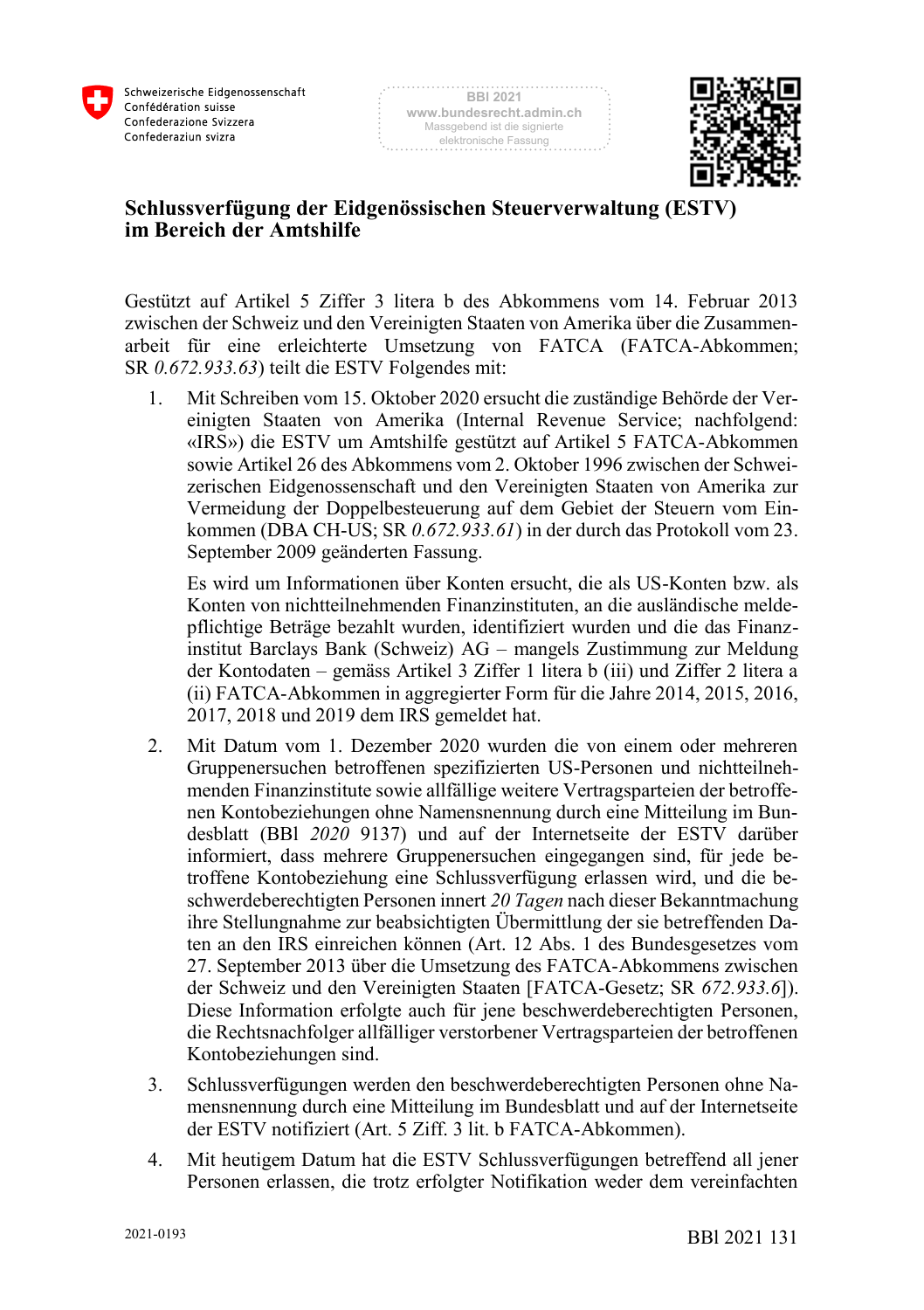Verfahren nach Artikel 16 des Bundesgesetzes vom 28. September 2012 über die internationale Amtshilfe in Steuersachen (StAhiG; SR *651.1*) zugestimmt noch der ESTV eine Schweizer Adresse oder eine zur Zustellung bevollmächtigte Person in der Schweiz mitgeteilt haben. Die ESTV eröffnet diese Schlussverfügungen durch die vorliegende Mitteilung.

- 5. Gegen die Schlussverfügung kann innert 30 Tagen nach Eröffnung bzw. vorliegender Mitteilung beim Bundesverwaltungsgericht Beschwerde geführt werden (Art. 5 Ziff. 3 lit. b FATCA-Abkommen i.V.m. Art. 19 StAhiG i.V.m. Art. 44 ff. des Bundesgesetzes vom 20. Dezember 1968 über das Verwaltungsverfahren [VwVG; SR *172.021*] i.V.m. Art. 31 ff. des Bundesgesetzes vom 17. Juni 2005 über das Bundesverwaltungsgericht [VGG; SR *173.32*]). Die Beschwerde ist an folgende Adresse zu richten: Bundesverwaltungsgericht, Abteilung I/Kammer 2, Vermerk: FATCA-Gruppenersuchen, Postfach, 9023 St. Gallen. Eine Kopie der Beschwerde ist an die Eidgenössische Steuerverwaltung, Dienst für Informationsaustausch in Steuersachen, Vermerk: FATCA-Gruppenersuchen, Eigerstrasse 65, 3003 Bern zu senden (Art. 5 Ziff. 3 lit. b FATCA-Abkommen). Jede der Schlussverfügung vorangehende Verfügung kann zusammen mit der Schlussverfügung angefochten werden (Art. 19 Abs. 1 StAhiG). Die Beschwerdeschrift hat die Begehren, deren Begründung mit Angabe der Beweismittel und die Unterschrift der beschwerdeführenden Person oder ihrer Vertretung zu enthalten. Die angefochtene Verfügung und die Beweismittel sind, soweit sie die beschwerdeführende Partei in Händen hat, beizulegen (Art. 52 Abs. 1 VwVG). Die Bestimmungen über den Stillstand der Fristen gemäss Artikel 22*a* Absatz 1 VwVG sind nicht anwendbar (Art. 5 Abs. 2 StAhiG). Die Beschwerde hat aufschiebende Wirkung (Art. 19 Abs. 3 StAhiG).
- 6. Die begründete Schlussverfügung kann bei der Eidgenössischen Steuerverwaltung, Eigerstrasse 65, 3003 Bern, eingeholt werden.
- 7. Die vorliegende Mitteilung erfolgt auch in französischer und italienischer Sprache, sowie in englischer Sprache gemäss Beilage.

29. Januar 2021 Eidgenössische Steuerverwaltung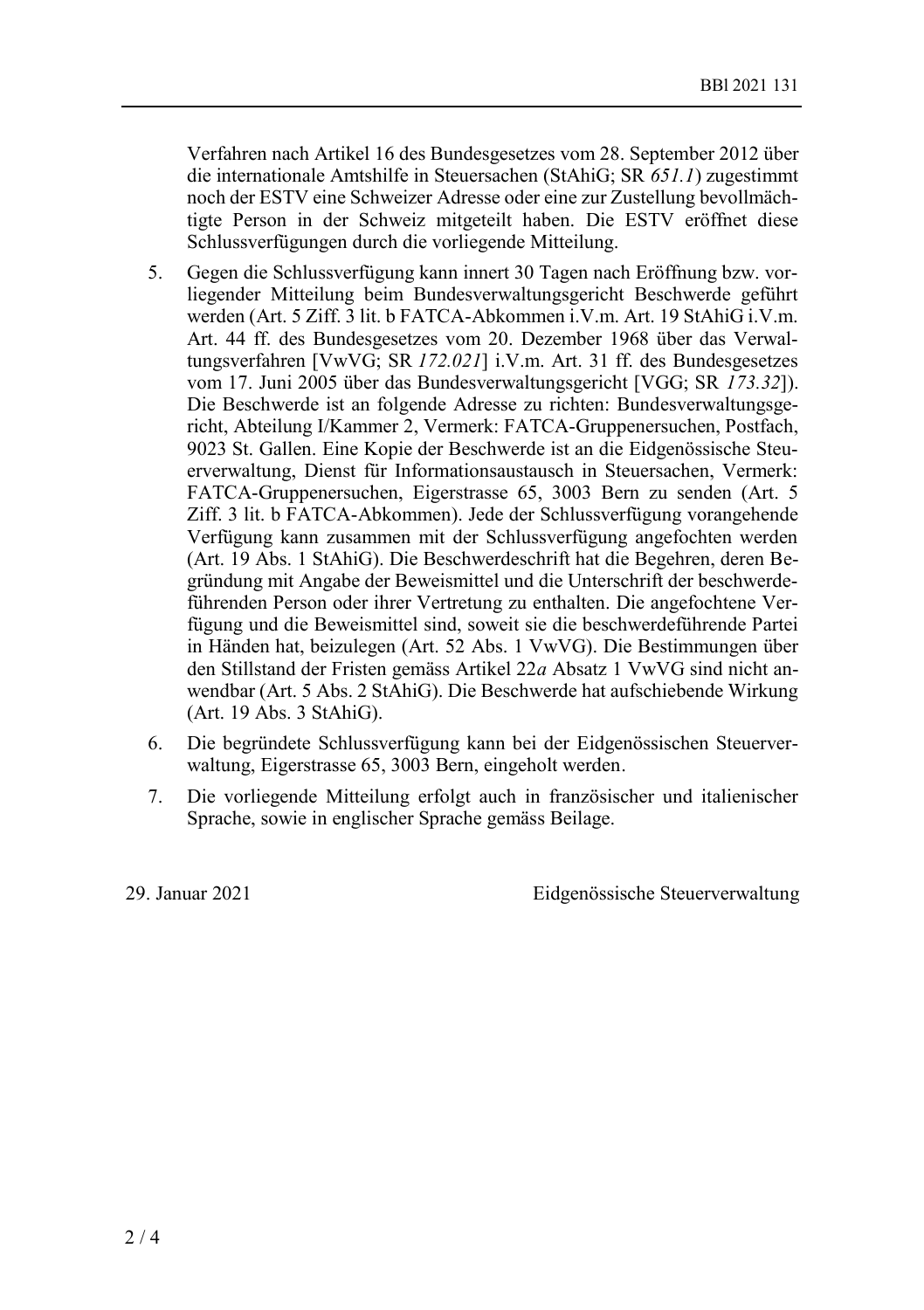## **Final decree of the Swiss Federal Tax Administration (FTA) – Administrative Assistance**

Based on Article 5 paragraph 3 letter b of the Agreement of 14 February 2013 between Switzerland and the United States of America for Cooperation to Facilitate the Implementation of FATCA (FATCA Agreement; SR *0.672.933.63*), the FTA makes the following announcement:

1. By letters dated 15 October 2020, the competent authority of the United States of America (Internal Revenue Service; hereinafter: «IRS») requests the FTA for administrative assistance based on Article 5 of the FATCA Agreement and Article 26 of the Agreement of 2 October 1996 between the Swiss Confederation and the United States of America for the Avoidance of Double Taxation with Respect to Taxes on Income (DTA CH-US; SR *0.672.933.61*) as amended by the Protocol of 23 September 2009.

Information is requested concerning accounts that were identified as US accounts or as accounts of nonparticipating financial institutions to which foreign reportable amounts had been paid, which the financial institution Barclays Bank (Switzerland) Ltd – in the absence of a consent to the reporting of account information – has reported to the IRS in aggregated form for the years 2014, 2015, 2016, 2017, 2018 and 2019 pursuant to Article 3 paragraph 1 letter b (iii) and paragraph 2 letter a (ii) of the FATCA Agreement.

- 2. On 1 December 2020, the specified US persons and nonparticipating financial institutions concerned by one or more group requests as well as any other parties to the account relationships concerned were informed on an anonymous basis by a notification in the Federal Gazette (BBl *2020* 9137) and on the website of the FTA that several group requests have been received, that a final decree will be issued for each account relationship, and that the persons entitled to appeal may submit their opinion on the intended transmission of their data to the IRS within *20 days* of this notification (Art. 12 para. 1 of the Federal Act of 27 September 2013 on the Implementation of the FATCA Agreement between Switzerland and the United States [FATCA Act; SR *672.933.6*]). The same information was also given to the persons entitled to appeal who are legal successors of any deceased contracting parties to the account relationships concerned.
- 3. Final decrees are notified to the persons entitled to appeal on an anonymous basis by a publication in the Federal Gazette and on the website of the FTA (Art. 5 para. 3 let. b FATCA Agreement).
- 4. Today, the FTA has issued final decrees concerning each person who, despite notification, neither consented to the simplified procedure in accordance with Article 16 of the Federal Act of 28 September 2012 on International Administrative Assistance in Tax Matters (TAAA; SR *651.1*), nor provided the FTA with a Swiss address or a person in Switzerland authorised to receive service. The FTA notifies these final decrees with the present publication.